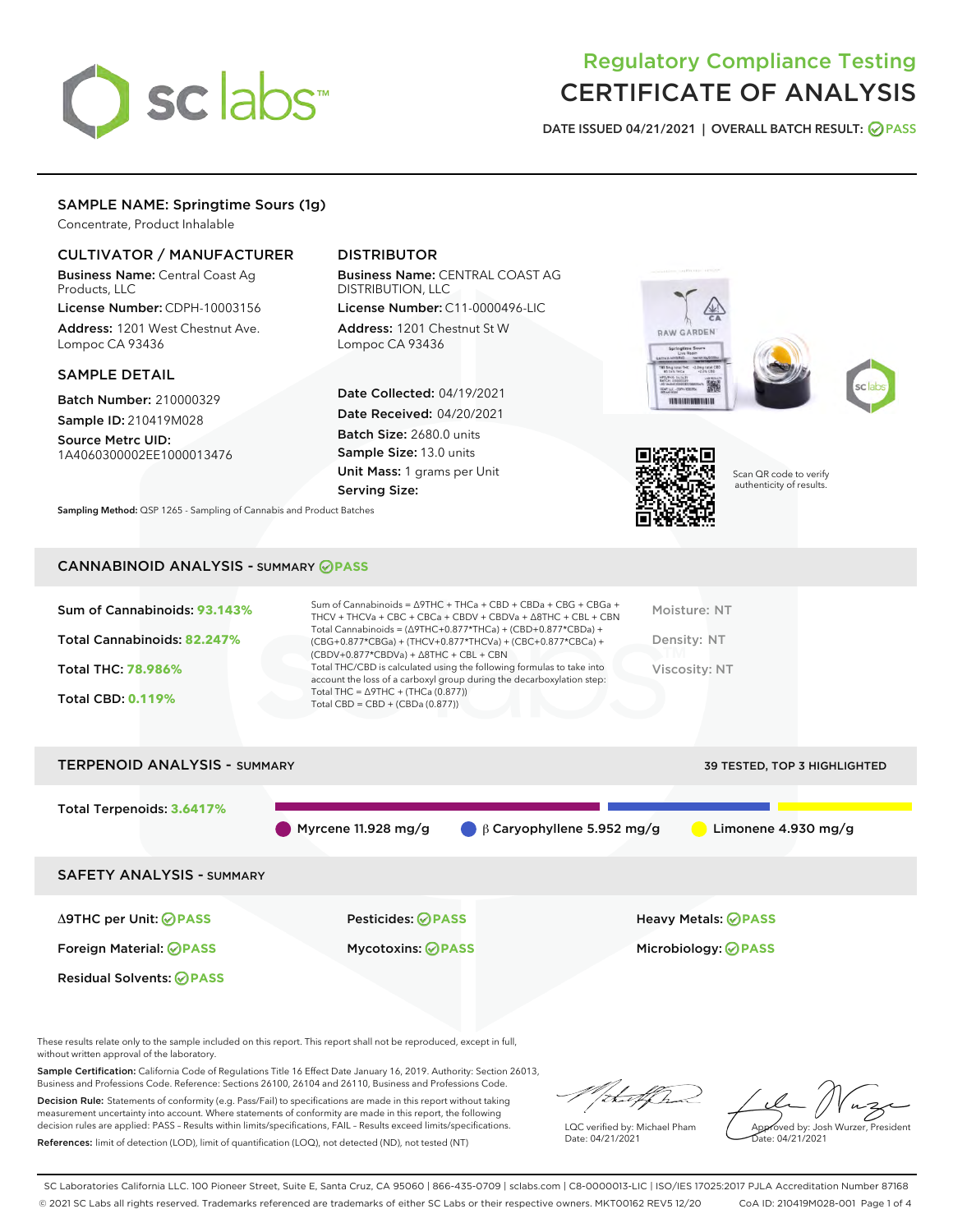



SPRINGTIME SOURS (1G) | DATE ISSUED 04/21/2021 | OVERALL BATCH RESULT: @ PASS

#### CANNABINOID TEST RESULTS - 04/20/2021 2 PASS

Tested by high-performance liquid chromatography with diode-array detection (HPLC-DAD). **Method:** QSP 1157 - Analysis of Cannabinoids by HPLC-DAD

#### TOTAL CANNABINOIDS: **82.247%**

Total Cannabinoids (Total THC) + (Total CBD) + (Total CBG) + (Total THCV) + (Total CBC) + (Total CBDV) + ∆8THC + CBL + CBN

TOTAL THC: **78.986%** Total THC (∆9THC+0.877\*THCa)

TOTAL CBD: **0.119%**

Total CBD (CBD+0.877\*CBDa)

TOTAL CBG: 1.93% Total CBG (CBG+0.877\*CBGa)

TOTAL THCV: 0.385% Total THCV (THCV+0.877\*THCVa)

TOTAL CBC: 0.827% Total CBC (CBC+0.877\*CBCa)

TOTAL CBDV: ND Total CBDV (CBDV+0.877\*CBDVa)

| <b>COMPOUND</b>  | LOD/LOQ<br>(mg/g)          | <b>MEASUREMENT</b><br><b>UNCERTAINTY</b><br>(mg/g) | <b>RESULT</b><br>(mg/g) | <b>RESULT</b><br>(%) |
|------------------|----------------------------|----------------------------------------------------|-------------------------|----------------------|
| <b>THCa</b>      | 0.05/0.14                  | ±21.909                                            | 852.48                  | 85.248               |
| <b>A9THC</b>     | 0.06 / 0.26                | ±1.453                                             | 42.24                   | 4.224                |
| <b>CBGa</b>      | 0.1 / 0.2                  | ±0.98                                              | 18.8                    | 1.88                 |
| <b>CBCa</b>      | 0.07 / 0.28                | ±0.433                                             | 8.86                    | 0.886                |
| <b>THCVa</b>     | 0.07/0.20                  | ±0.209                                             | 4.39                    | 0.439                |
| <b>CBG</b>       | 0.06/0.19                  | ±0.110                                             | 2.80                    | 0.280                |
| <b>CBDa</b>      | 0.02 / 0.19                | ±0.040                                             | 1.36                    | 0.136                |
| <b>CBC</b>       | 0.2 / 0.5                  | ±0.01                                              | 0.5                     | 0.05                 |
| $\triangle$ 8THC | 0.1 / 0.4                  | N/A                                                | <b>ND</b>               | <b>ND</b>            |
| <b>THCV</b>      | 0.1 / 0.2                  | N/A                                                | <b>ND</b>               | <b>ND</b>            |
| <b>CBD</b>       | 0.07/0.29                  | N/A                                                | <b>ND</b>               | <b>ND</b>            |
| <b>CBDV</b>      | 0.04/0.15                  | N/A                                                | <b>ND</b>               | <b>ND</b>            |
| <b>CBDVa</b>     | 0.03/0.53                  | N/A                                                | <b>ND</b>               | <b>ND</b>            |
| <b>CBL</b>       | 0.06 / 0.24                | N/A                                                | <b>ND</b>               | <b>ND</b>            |
| <b>CBN</b>       | 0.1/0.3                    | N/A                                                | <b>ND</b>               | <b>ND</b>            |
|                  | <b>SUM OF CANNABINOIDS</b> |                                                    | 931.43 mg/g             | 93.143%              |

#### **UNIT MASS: 1 grams per Unit**

| ∆9THC per Unit                         | 1120 per-package limit     | 42.24 mg/unit<br><b>PASS</b> |  |
|----------------------------------------|----------------------------|------------------------------|--|
| <b>Total THC per Unit</b>              |                            | 789.86 mg/unit               |  |
| <b>CBD per Unit</b>                    |                            | <b>ND</b>                    |  |
| <b>Total CBD per Unit</b>              |                            | $1.19$ mg/unit               |  |
| <b>Sum of Cannabinoids</b><br>per Unit |                            | 931.43 mg/unit               |  |
| <b>Total Cannabinoids</b><br>per Unit  |                            | 822.47 mg/unit               |  |
| <b>MOISTURE TEST RESULT</b>            | <b>DENSITY TEST RESULT</b> | <b>VISCOSITY TEST RESULT</b> |  |

**MOISTURE TEST RESULT**

Not Tested

Not Tested

Not Tested

#### TERPENOID TEST RESULTS - 04/21/2021

Terpene analysis utilizing gas chromatography-flame ionization detection (GC-FID). **Method:** QSP 1192 - Analysis of Terpenoids by GC-FID

| <b>COMPOUND</b>         | LOD/LOQ<br>(mg/g) | <b>MEASUREMENT</b><br><b>UNCERTAINTY</b><br>(mg/g) | <b>RESULT</b><br>(mg/g)                         | <b>RESULT</b><br>$(\%)$ |
|-------------------------|-------------------|----------------------------------------------------|-------------------------------------------------|-------------------------|
| <b>Myrcene</b>          | 0.008 / 0.025     | ±0.1539                                            | 11.928                                          | 1.1928                  |
| $\beta$ Caryophyllene   | 0.004 / 0.012     | ±0.2119                                            | 5.952                                           | 0.5952                  |
| Limonene                | 0.005 / 0.016     | ±0.0705                                            | 4.930                                           | 0.4930                  |
| $\alpha$ Humulene       | 0.009 / 0.029     | ±0.0671                                            | 2.090                                           | 0.2090                  |
| $\alpha$ Bisabolol      | 0.008 / 0.026     | ±0.0988                                            | 1.851                                           | 0.1851                  |
| Ocimene                 | 0.011 / 0.038     | ±0.0581                                            | 1.809                                           | 0.1809                  |
| Linalool                | 0.009 / 0.032     | ±0.0508                                            | 1.337                                           | 0.1337                  |
| <b>Terpinolene</b>      | 0.008 / 0.026     | ±0.0269                                            | 1.312                                           | 0.1312                  |
| $\alpha$ Pinene         | 0.005 / 0.017     | ±0.0108                                            | 1.260                                           | 0.1260                  |
| $\beta$ Pinene          | 0.004 / 0.014     | ±0.0116                                            | 1.010                                           | 0.1010                  |
| trans-β-Farnesene       | 0.008 / 0.025     | ±0.0272                                            | 0.765                                           | 0.0765                  |
| Terpineol               | 0.016 / 0.055     | ±0.0280                                            | 0.456                                           | 0.0456                  |
| Guaiol                  | 0.009 / 0.030     | ±0.0213                                            | 0.451                                           | 0.0451                  |
| Fenchol                 | 0.010 / 0.034     | ±0.0128                                            | 0.331                                           | 0.0331                  |
| Nerolidol               | 0.009 / 0.028     | ±0.0165                                            | 0.263                                           | 0.0263                  |
| <b>Borneol</b>          | 0.005 / 0.016     | ±0.0059                                            | 0.141                                           | 0.0141                  |
| Caryophyllene<br>Oxide  | 0.010 / 0.033     | ±0.0063                                            | 0.137                                           | 0.0137                  |
| Camphene                | 0.005 / 0.015     | ±0.0013                                            | 0.111                                           | 0.0111                  |
| Fenchone                | 0.009 / 0.028     | ±0.0016                                            | 0.055                                           | 0.0055                  |
| Citronellol             | 0.003 / 0.010     | ±0.0024                                            | 0.049                                           | 0.0049                  |
| $\alpha$ Phellandrene   | 0.006 / 0.020     | ±0.0005                                            | 0.040                                           | 0.0040                  |
| $\alpha$ Terpinene      | 0.005 / 0.017     | ±0.0005                                            | 0.035                                           | 0.0035                  |
| 3 Carene                | 0.005 / 0.018     | ±0.0005                                            | 0.033                                           | 0.0033                  |
| $\gamma$ Terpinene      | 0.006 / 0.018     | ±0.0005                                            | 0.031                                           | 0.0031                  |
| Sabinene Hydrate        | 0.006 / 0.022     | ±0.0009                                            | 0.023                                           | 0.0023                  |
| Sabinene                | 0.004 / 0.014     | ±0.0002                                            | 0.017                                           | 0.0017                  |
| Eucalyptol              | 0.006 / 0.018     | N/A                                                | <loq< th=""><th><loq< th=""></loq<></th></loq<> | <loq< th=""></loq<>     |
| Nerol                   | 0.003 / 0.011     | N/A                                                | <loq< th=""><th><loq< th=""></loq<></th></loq<> | <loq< th=""></loq<>     |
| <b>Geranyl Acetate</b>  | 0.004 / 0.014     | N/A                                                | <loq< th=""><th><loq< th=""></loq<></th></loq<> | <loq< th=""></loq<>     |
| p-Cymene                | 0.005 / 0.016     | N/A                                                | ND                                              | <b>ND</b>               |
| (-)-Isopulegol          | 0.005 / 0.016     | N/A                                                | ND                                              | ND                      |
| Camphor                 | 0.006 / 0.019     | N/A                                                | <b>ND</b>                                       | <b>ND</b>               |
| Isoborneol              | 0.004 / 0.012     | N/A                                                | ND                                              | ND                      |
| Menthol                 | 0.008 / 0.025     | N/A                                                | ND                                              | <b>ND</b>               |
| R-(+)-Pulegone          | 0.003 / 0.011     | N/A                                                | ND                                              | ND                      |
| Geraniol                | 0.002 / 0.007     | N/A                                                | ND                                              | ND                      |
| $\alpha$ Cedrene        | 0.005 / 0.016     | N/A                                                | ND                                              | ND                      |
| Valencene               | 0.009 / 0.030     | N/A                                                | ND                                              | ND                      |
| Cedrol                  | 0.008 / 0.027     | N/A                                                | ND                                              | <b>ND</b>               |
| <b>TOTAL TERPENOIDS</b> |                   |                                                    | 36.417 mg/g                                     | 3.6417%                 |

SC Laboratories California LLC. 100 Pioneer Street, Suite E, Santa Cruz, CA 95060 | 866-435-0709 | sclabs.com | C8-0000013-LIC | ISO/IES 17025:2017 PJLA Accreditation Number 87168 © 2021 SC Labs all rights reserved. Trademarks referenced are trademarks of either SC Labs or their respective owners. MKT00162 REV5 12/20 CoA ID: 210419M028-001 Page 2 of 4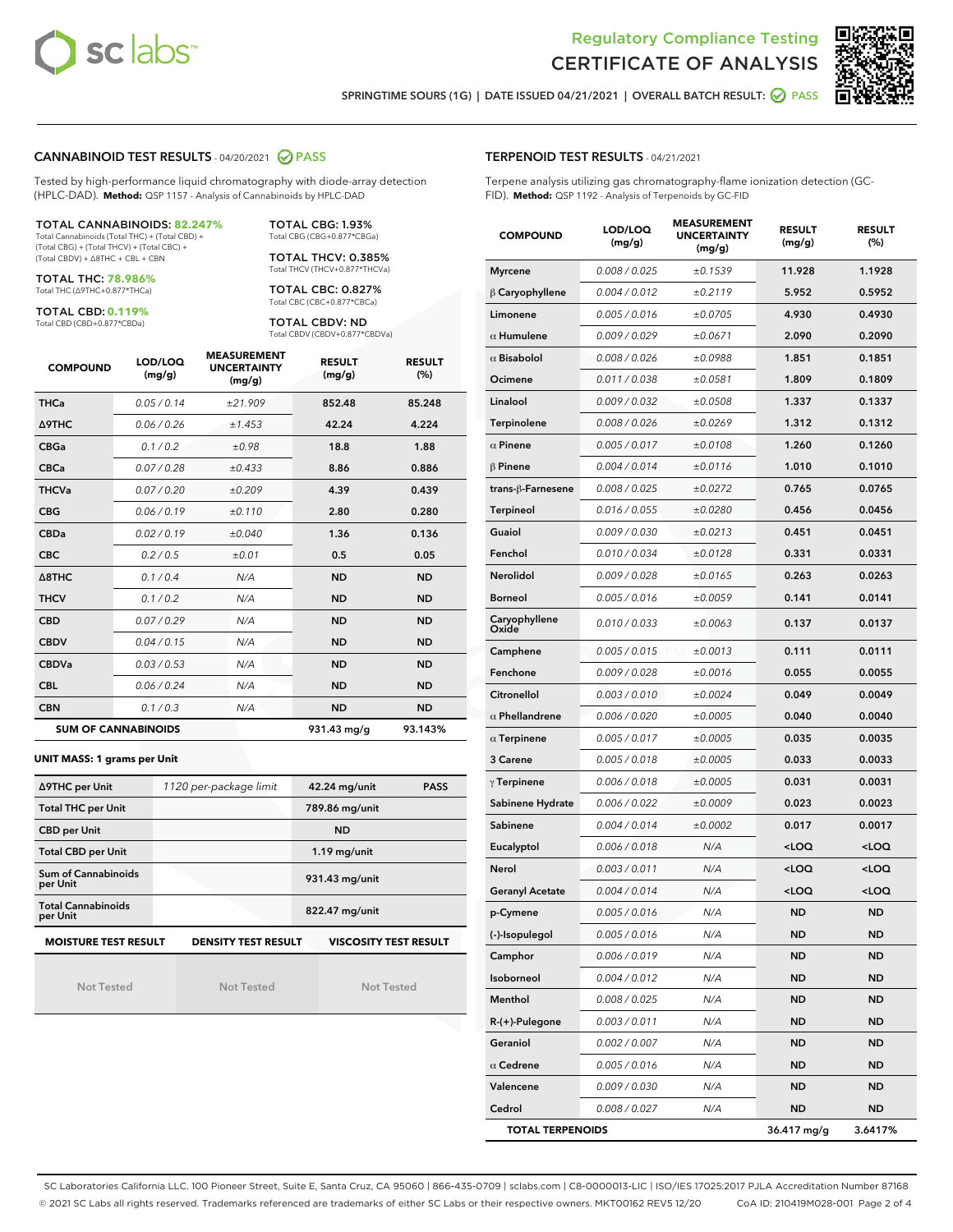



SPRINGTIME SOURS (1G) | DATE ISSUED 04/21/2021 | OVERALL BATCH RESULT: @ PASS

# CATEGORY 1 PESTICIDE TEST RESULTS - 04/21/2021 2 PASS

Pesticide and plant growth regulator analysis utilizing high-performance liquid chromatography-mass spectrometry (HPLC-MS) or gas chromatography-mass spectrometry (GC-MS). \*GC-MS utilized where indicated. **Method:** QSP 1212 - Analysis of Pesticides and Mycotoxins by LC-MS or QSP 1213 - Analysis of Pesticides by GC-MS

| 0.03 / 0.08<br><b>ND</b><br><b>PASS</b><br>Aldicarb<br>$\ge$ LOD<br>N/A<br>Carbofuran<br><b>ND</b><br>0.02 / 0.05<br>$\ge$ LOD<br>N/A<br><b>PASS</b><br>Chlordane*<br>0.03 / 0.08<br>$\ge$ LOD<br>N/A<br><b>ND</b><br><b>PASS</b><br>Chlorfenapyr*<br>0.03/0.10<br>$\ge$ LOD<br>N/A<br><b>ND</b><br><b>PASS</b><br>Chlorpyrifos<br>0.02 / 0.06<br>N/A<br><b>ND</b><br><b>PASS</b><br>$\ge$ LOD<br>Coumaphos<br>0.02 / 0.07<br>N/A<br><b>ND</b><br><b>PASS</b><br>$\ge$ LOD<br>Daminozide<br>0.02 / 0.07<br>N/A<br><b>ND</b><br><b>PASS</b><br>$\ge$ LOD<br><b>DDVP</b><br>0.03/0.09<br>$>$ LOD<br>N/A<br><b>ND</b><br><b>PASS</b><br>(Dichlorvos)<br><b>Dimethoate</b><br>0.03 / 0.08<br>$\ge$ LOD<br><b>ND</b><br><b>PASS</b><br>N/A<br>0.03/0.10<br>N/A<br><b>ND</b><br><b>PASS</b><br>Ethoprop(hos)<br>$>$ LOD<br>N/A<br><b>ND</b><br><b>PASS</b><br>Etofenprox<br>0.02 / 0.06<br>$\ge$ LOD<br>Fenoxycarb<br>0.03 / 0.08<br>$\ge$ LOD<br>N/A<br><b>ND</b><br><b>PASS</b><br>0.03/0.08<br>$\ge$ LOD<br>N/A<br><b>ND</b><br><b>PASS</b><br>Fipronil<br>Imazalil<br>0.02 / 0.06<br>$\geq$ LOD<br>N/A<br><b>ND</b><br><b>PASS</b><br><b>Methiocarb</b><br>0.02 / 0.07<br>$\ge$ LOD<br>N/A<br><b>ND</b><br><b>PASS</b><br>Methyl<br>0.03/0.10<br>N/A<br><b>ND</b><br><b>PASS</b><br>$\ge$ LOD<br>parathion<br>0.03/0.09<br><b>Mevinphos</b><br>$\ge$ LOD<br>N/A<br><b>ND</b><br><b>PASS</b><br>Paclobutrazol<br>0.02 / 0.05<br>$>$ LOD<br>N/A<br><b>ND</b><br><b>PASS</b><br>0.03 / 0.09<br>N/A<br>$\ge$ LOD<br><b>ND</b><br><b>PASS</b><br>Propoxur<br>0.03 / 0.08<br><b>ND</b><br><b>PASS</b><br>Spiroxamine<br>$\ge$ LOD<br>N/A<br>Thiacloprid<br>0.03/0.10<br>$\ge$ LOD<br>N/A<br><b>ND</b><br><b>PASS</b> | <b>COMPOUND</b> | LOD/LOQ<br>$(\mu g/g)$ | <b>ACTION</b><br><b>LIMIT</b><br>$(\mu g/g)$ | <b>MEASUREMENT</b><br><b>UNCERTAINTY</b><br>$(\mu g/g)$ | <b>RESULT</b><br>$(\mu g/g)$ | <b>RESULT</b> |
|--------------------------------------------------------------------------------------------------------------------------------------------------------------------------------------------------------------------------------------------------------------------------------------------------------------------------------------------------------------------------------------------------------------------------------------------------------------------------------------------------------------------------------------------------------------------------------------------------------------------------------------------------------------------------------------------------------------------------------------------------------------------------------------------------------------------------------------------------------------------------------------------------------------------------------------------------------------------------------------------------------------------------------------------------------------------------------------------------------------------------------------------------------------------------------------------------------------------------------------------------------------------------------------------------------------------------------------------------------------------------------------------------------------------------------------------------------------------------------------------------------------------------------------------------------------------------------------------------------------------------------------------------------------------------------------------------------------|-----------------|------------------------|----------------------------------------------|---------------------------------------------------------|------------------------------|---------------|
|                                                                                                                                                                                                                                                                                                                                                                                                                                                                                                                                                                                                                                                                                                                                                                                                                                                                                                                                                                                                                                                                                                                                                                                                                                                                                                                                                                                                                                                                                                                                                                                                                                                                                                              |                 |                        |                                              |                                                         |                              |               |
|                                                                                                                                                                                                                                                                                                                                                                                                                                                                                                                                                                                                                                                                                                                                                                                                                                                                                                                                                                                                                                                                                                                                                                                                                                                                                                                                                                                                                                                                                                                                                                                                                                                                                                              |                 |                        |                                              |                                                         |                              |               |
|                                                                                                                                                                                                                                                                                                                                                                                                                                                                                                                                                                                                                                                                                                                                                                                                                                                                                                                                                                                                                                                                                                                                                                                                                                                                                                                                                                                                                                                                                                                                                                                                                                                                                                              |                 |                        |                                              |                                                         |                              |               |
|                                                                                                                                                                                                                                                                                                                                                                                                                                                                                                                                                                                                                                                                                                                                                                                                                                                                                                                                                                                                                                                                                                                                                                                                                                                                                                                                                                                                                                                                                                                                                                                                                                                                                                              |                 |                        |                                              |                                                         |                              |               |
|                                                                                                                                                                                                                                                                                                                                                                                                                                                                                                                                                                                                                                                                                                                                                                                                                                                                                                                                                                                                                                                                                                                                                                                                                                                                                                                                                                                                                                                                                                                                                                                                                                                                                                              |                 |                        |                                              |                                                         |                              |               |
|                                                                                                                                                                                                                                                                                                                                                                                                                                                                                                                                                                                                                                                                                                                                                                                                                                                                                                                                                                                                                                                                                                                                                                                                                                                                                                                                                                                                                                                                                                                                                                                                                                                                                                              |                 |                        |                                              |                                                         |                              |               |
|                                                                                                                                                                                                                                                                                                                                                                                                                                                                                                                                                                                                                                                                                                                                                                                                                                                                                                                                                                                                                                                                                                                                                                                                                                                                                                                                                                                                                                                                                                                                                                                                                                                                                                              |                 |                        |                                              |                                                         |                              |               |
|                                                                                                                                                                                                                                                                                                                                                                                                                                                                                                                                                                                                                                                                                                                                                                                                                                                                                                                                                                                                                                                                                                                                                                                                                                                                                                                                                                                                                                                                                                                                                                                                                                                                                                              |                 |                        |                                              |                                                         |                              |               |
|                                                                                                                                                                                                                                                                                                                                                                                                                                                                                                                                                                                                                                                                                                                                                                                                                                                                                                                                                                                                                                                                                                                                                                                                                                                                                                                                                                                                                                                                                                                                                                                                                                                                                                              |                 |                        |                                              |                                                         |                              |               |
|                                                                                                                                                                                                                                                                                                                                                                                                                                                                                                                                                                                                                                                                                                                                                                                                                                                                                                                                                                                                                                                                                                                                                                                                                                                                                                                                                                                                                                                                                                                                                                                                                                                                                                              |                 |                        |                                              |                                                         |                              |               |
|                                                                                                                                                                                                                                                                                                                                                                                                                                                                                                                                                                                                                                                                                                                                                                                                                                                                                                                                                                                                                                                                                                                                                                                                                                                                                                                                                                                                                                                                                                                                                                                                                                                                                                              |                 |                        |                                              |                                                         |                              |               |
|                                                                                                                                                                                                                                                                                                                                                                                                                                                                                                                                                                                                                                                                                                                                                                                                                                                                                                                                                                                                                                                                                                                                                                                                                                                                                                                                                                                                                                                                                                                                                                                                                                                                                                              |                 |                        |                                              |                                                         |                              |               |
|                                                                                                                                                                                                                                                                                                                                                                                                                                                                                                                                                                                                                                                                                                                                                                                                                                                                                                                                                                                                                                                                                                                                                                                                                                                                                                                                                                                                                                                                                                                                                                                                                                                                                                              |                 |                        |                                              |                                                         |                              |               |
|                                                                                                                                                                                                                                                                                                                                                                                                                                                                                                                                                                                                                                                                                                                                                                                                                                                                                                                                                                                                                                                                                                                                                                                                                                                                                                                                                                                                                                                                                                                                                                                                                                                                                                              |                 |                        |                                              |                                                         |                              |               |
|                                                                                                                                                                                                                                                                                                                                                                                                                                                                                                                                                                                                                                                                                                                                                                                                                                                                                                                                                                                                                                                                                                                                                                                                                                                                                                                                                                                                                                                                                                                                                                                                                                                                                                              |                 |                        |                                              |                                                         |                              |               |
|                                                                                                                                                                                                                                                                                                                                                                                                                                                                                                                                                                                                                                                                                                                                                                                                                                                                                                                                                                                                                                                                                                                                                                                                                                                                                                                                                                                                                                                                                                                                                                                                                                                                                                              |                 |                        |                                              |                                                         |                              |               |
|                                                                                                                                                                                                                                                                                                                                                                                                                                                                                                                                                                                                                                                                                                                                                                                                                                                                                                                                                                                                                                                                                                                                                                                                                                                                                                                                                                                                                                                                                                                                                                                                                                                                                                              |                 |                        |                                              |                                                         |                              |               |
|                                                                                                                                                                                                                                                                                                                                                                                                                                                                                                                                                                                                                                                                                                                                                                                                                                                                                                                                                                                                                                                                                                                                                                                                                                                                                                                                                                                                                                                                                                                                                                                                                                                                                                              |                 |                        |                                              |                                                         |                              |               |
|                                                                                                                                                                                                                                                                                                                                                                                                                                                                                                                                                                                                                                                                                                                                                                                                                                                                                                                                                                                                                                                                                                                                                                                                                                                                                                                                                                                                                                                                                                                                                                                                                                                                                                              |                 |                        |                                              |                                                         |                              |               |
|                                                                                                                                                                                                                                                                                                                                                                                                                                                                                                                                                                                                                                                                                                                                                                                                                                                                                                                                                                                                                                                                                                                                                                                                                                                                                                                                                                                                                                                                                                                                                                                                                                                                                                              |                 |                        |                                              |                                                         |                              |               |
|                                                                                                                                                                                                                                                                                                                                                                                                                                                                                                                                                                                                                                                                                                                                                                                                                                                                                                                                                                                                                                                                                                                                                                                                                                                                                                                                                                                                                                                                                                                                                                                                                                                                                                              |                 |                        |                                              |                                                         |                              |               |

#### CATEGORY 2 PESTICIDE TEST RESULTS - 04/21/2021 @ PASS

| <b>COMPOUND</b>          | LOD/LOO<br>$(\mu g/g)$ | <b>ACTION</b><br>LIMIT<br>$(\mu g/g)$ | <b>MEASUREMENT</b><br><b>UNCERTAINTY</b><br>$(\mu g/g)$ | <b>RESULT</b><br>$(\mu g/g)$ | <b>RESULT</b> |  |
|--------------------------|------------------------|---------------------------------------|---------------------------------------------------------|------------------------------|---------------|--|
| Abamectin                | 0.03/0.10              | 0.1                                   | N/A                                                     | <b>ND</b>                    | <b>PASS</b>   |  |
| Acephate                 | 0.02/0.07              | 0.1                                   | N/A                                                     | <b>ND</b>                    | <b>PASS</b>   |  |
| Acequinocyl              | 0.02/0.07              | 0.1                                   | N/A                                                     | <b>ND</b>                    | <b>PASS</b>   |  |
| Acetamiprid              | 0.02 / 0.05            | 0.1                                   | N/A                                                     | <b>ND</b>                    | <b>PASS</b>   |  |
| Azoxystrobin             | 0.02/0.07              | 0.1                                   | N/A                                                     | <b>ND</b>                    | <b>PASS</b>   |  |
| <b>Bifenazate</b>        | 0.01 / 0.04            | 0.1                                   | N/A                                                     | <b>ND</b>                    | <b>PASS</b>   |  |
| <b>Bifenthrin</b>        | 0.02 / 0.05            | 3                                     | N/A                                                     | <b>ND</b>                    | <b>PASS</b>   |  |
| <b>Boscalid</b>          | 0.03/0.09              | 0.1                                   | N/A                                                     | <b>ND</b>                    | <b>PASS</b>   |  |
| Captan                   | 0.19/0.57              | 0.7                                   | N/A                                                     | <b>ND</b>                    | <b>PASS</b>   |  |
| Carbaryl                 | 0.02/0.06              | 0.5                                   | N/A                                                     | <b>ND</b>                    | <b>PASS</b>   |  |
| Chlorantranilip-<br>role | 0.04/0.12              | 10                                    | N/A                                                     | <b>ND</b>                    | <b>PASS</b>   |  |
| Clofentezine             | 0.03/0.09              | 0.1                                   | N/A                                                     | <b>ND</b>                    | <b>PASS</b>   |  |

| <b>COMPOUND</b>               | LOD/LOQ<br>(µg/g) | <b>ACTION</b><br><b>LIMIT</b><br>(µg/g) | <b>MEASUREMENT</b><br><b>UNCERTAINTY</b><br>$(\mu g/g)$ | <b>RESULT</b><br>(µg/g) | <b>RESULT</b> |
|-------------------------------|-------------------|-----------------------------------------|---------------------------------------------------------|-------------------------|---------------|
| Cyfluthrin                    | 0.12 / 0.38       | $\overline{c}$                          | N/A                                                     | <b>ND</b>               | <b>PASS</b>   |
| Cypermethrin                  | 0.11 / 0.32       | 1                                       | N/A                                                     | <b>ND</b>               | <b>PASS</b>   |
| <b>Diazinon</b>               | 0.02 / 0.05       | 0.1                                     | N/A                                                     | <b>ND</b>               | <b>PASS</b>   |
| Dimethomorph                  | 0.03 / 0.09       | 2                                       | N/A                                                     | <b>ND</b>               | <b>PASS</b>   |
| Etoxazole                     | 0.02 / 0.06       | 0.1                                     | N/A                                                     | <b>ND</b>               | <b>PASS</b>   |
| Fenhexamid                    | 0.03 / 0.09       | 0.1                                     | N/A                                                     | <b>ND</b>               | <b>PASS</b>   |
| Fenpyroximate                 | 0.02 / 0.06       | 0.1                                     | N/A                                                     | <b>ND</b>               | <b>PASS</b>   |
| Flonicamid                    | 0.03 / 0.10       | 0.1                                     | N/A                                                     | <b>ND</b>               | <b>PASS</b>   |
| Fludioxonil                   | 0.03 / 0.10       | 0.1                                     | N/A                                                     | <b>ND</b>               | <b>PASS</b>   |
| Hexythiazox                   | 0.02 / 0.07       | 0.1                                     | N/A                                                     | <b>ND</b>               | <b>PASS</b>   |
| Imidacloprid                  | 0.04 / 0.11       | 5                                       | N/A                                                     | <b>ND</b>               | <b>PASS</b>   |
| Kresoxim-methyl               | 0.02 / 0.07       | 0.1                                     | N/A                                                     | <b>ND</b>               | <b>PASS</b>   |
| Malathion                     | 0.03 / 0.09       | 0.5                                     | N/A                                                     | <b>ND</b>               | <b>PASS</b>   |
| Metalaxyl                     | 0.02 / 0.07       | $\overline{c}$                          | N/A                                                     | <b>ND</b>               | <b>PASS</b>   |
| Methomyl                      | 0.03 / 0.10       | $\mathcal{I}$                           | N/A                                                     | <b>ND</b>               | <b>PASS</b>   |
| Myclobutanil                  | 0.03 / 0.09       | 0.1                                     | N/A                                                     | <b>ND</b>               | <b>PASS</b>   |
| <b>Naled</b>                  | 0.02 / 0.07       | 0.1                                     | N/A                                                     | <b>ND</b>               | <b>PASS</b>   |
| Oxamyl                        | 0.04 / 0.11       | 0.5                                     | N/A                                                     | <b>ND</b>               | <b>PASS</b>   |
| Pentachloronitro-<br>benzene* | 0.03/0.09         | 0.1                                     | N/A                                                     | <b>ND</b>               | <b>PASS</b>   |
| Permethrin                    | 0.04 / 0.12       | 0.5                                     | N/A                                                     | <b>ND</b>               | <b>PASS</b>   |
| Phosmet                       | 0.03 / 0.10       | 0.1                                     | N/A                                                     | <b>ND</b>               | <b>PASS</b>   |
| Piperonylbu-<br>toxide        | 0.02 / 0.07       | 3                                       | N/A                                                     | <b>ND</b>               | <b>PASS</b>   |
| Prallethrin                   | 0.03 / 0.08       | 0.1                                     | N/A                                                     | <b>ND</b>               | <b>PASS</b>   |
| Propiconazole                 | 0.02 / 0.07       | 0.1                                     | N/A                                                     | <b>ND</b>               | <b>PASS</b>   |
| Pyrethrins                    | 0.04 / 0.12       | 0.5                                     | N/A                                                     | <b>ND</b>               | <b>PASS</b>   |
| Pyridaben                     | 0.02 / 0.07       | 0.1                                     | N/A                                                     | <b>ND</b>               | <b>PASS</b>   |
| Spinetoram                    | 0.02 / 0.07       | 0.1                                     | N/A                                                     | <b>ND</b>               | <b>PASS</b>   |
| Spinosad                      | 0.02 / 0.07       | 0.1                                     | N/A                                                     | <b>ND</b>               | <b>PASS</b>   |
| Spiromesifen                  | 0.02 / 0.05       | 0.1                                     | N/A                                                     | <b>ND</b>               | <b>PASS</b>   |
| Spirotetramat                 | 0.02 / 0.06       | 0.1                                     | N/A                                                     | ND                      | <b>PASS</b>   |
| Tebuconazole                  | 0.02 / 0.07       | 0.1                                     | N/A                                                     | <b>ND</b>               | <b>PASS</b>   |
| Thiamethoxam                  | 0.03 / 0.10       | 5                                       | N/A                                                     | <b>ND</b>               | <b>PASS</b>   |
| Trifloxystrobin               | 0.03 / 0.08       | 0.1                                     | N/A                                                     | <b>ND</b>               | <b>PASS</b>   |

SC Laboratories California LLC. 100 Pioneer Street, Suite E, Santa Cruz, CA 95060 | 866-435-0709 | sclabs.com | C8-0000013-LIC | ISO/IES 17025:2017 PJLA Accreditation Number 87168 © 2021 SC Labs all rights reserved. Trademarks referenced are trademarks of either SC Labs or their respective owners. MKT00162 REV5 12/20 CoA ID: 210419M028-001 Page 3 of 4